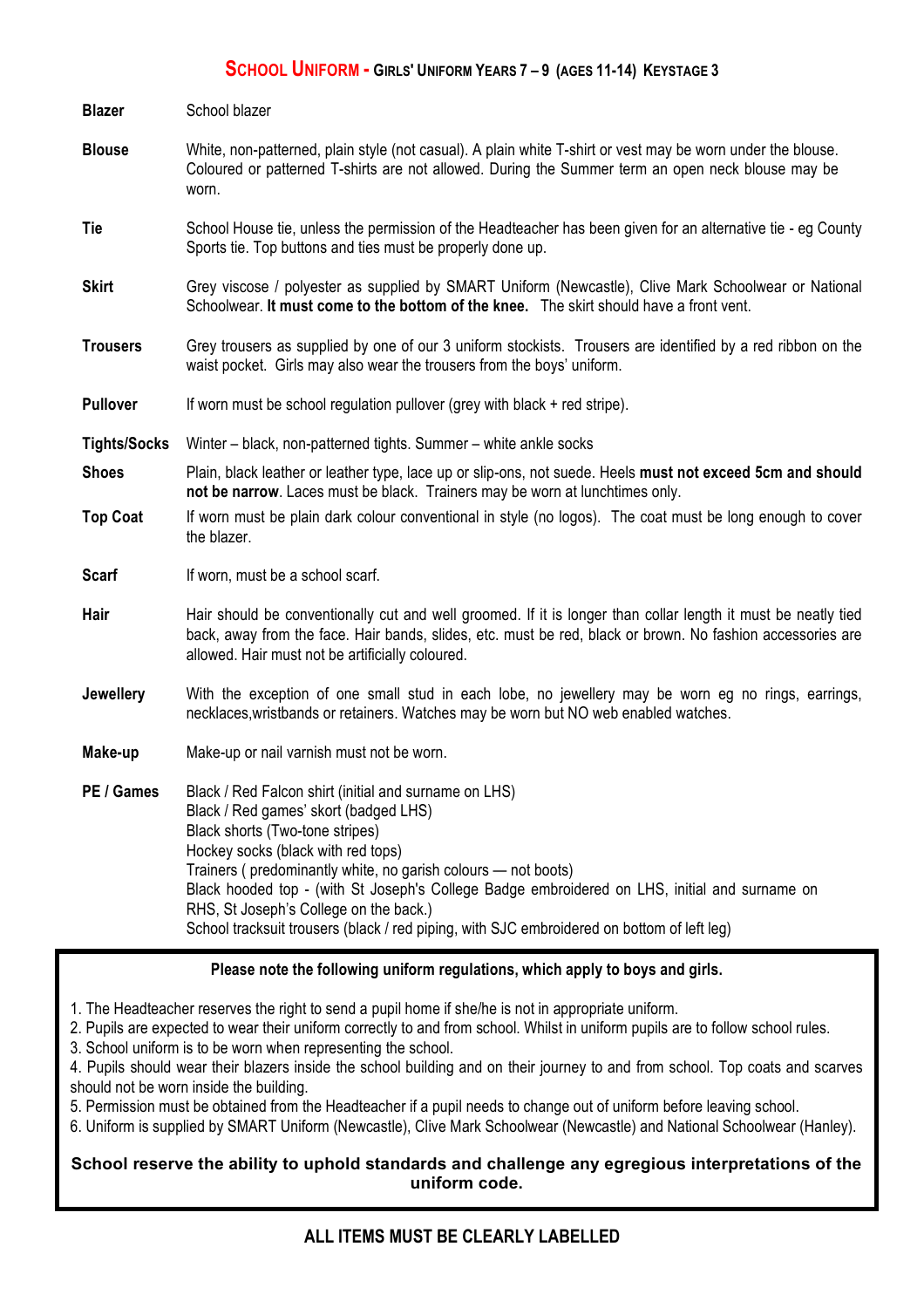### **SCHOOL UNIFORM - BOYS' UNIFORM YEARS 7 – 9 (AGES 11-14) KEYSTAGE 3**

| <b>Blazer</b>   | School blazer                                                                                                                                                                                                                                                                                                                                                                                                                                                                                                                                                                                                       |
|-----------------|---------------------------------------------------------------------------------------------------------------------------------------------------------------------------------------------------------------------------------------------------------------------------------------------------------------------------------------------------------------------------------------------------------------------------------------------------------------------------------------------------------------------------------------------------------------------------------------------------------------------|
| <b>Shirt</b>    | White, non-patterned, plain style (not casual). A plain white T-shirt or vest may be worn under the shirt.<br>Coloured or patterned T-shirts are not allowed.                                                                                                                                                                                                                                                                                                                                                                                                                                                       |
| Tie             | School House tie, unless the permission of the Headteacher has been given for an alternative tie - eg<br>County Sports tie. Top buttons and ties must be properly done up.                                                                                                                                                                                                                                                                                                                                                                                                                                          |
| <b>Trousers</b> | Charcoal grey, plain style, polyester/wool blend, neither too narrow nor too baggy as supplied by SMART<br>Uniform (Newcastle), Clive Mark Schoolwear or National Schoolwear. (Red edging on LHS pocket)                                                                                                                                                                                                                                                                                                                                                                                                            |
| <b>Pullover</b> | If worn must be school regulation pullover (grey with black + red stripe).                                                                                                                                                                                                                                                                                                                                                                                                                                                                                                                                          |
| <b>Socks</b>    | Grey or black. White or patterned socks must not be worn.                                                                                                                                                                                                                                                                                                                                                                                                                                                                                                                                                           |
| <b>Shoes</b>    | Plain, black leather or leather type, lace up or slip-ons, not suede. No trainer type Velcro shoes. Laces must<br>be black. Boots may not be worn. Trainers may be worn at lunchtimes only.                                                                                                                                                                                                                                                                                                                                                                                                                         |
| <b>Top Coat</b> | If worn must be plain dark colour conventional in style (no logos), and long enough to cover the blazer.                                                                                                                                                                                                                                                                                                                                                                                                                                                                                                            |
| <b>Scarf</b>    | If worn must be a School scarf.                                                                                                                                                                                                                                                                                                                                                                                                                                                                                                                                                                                     |
| Hair            | Hair should be smart, neat, well groomed and with no extreme contrasts in length. Long hair must be tied<br>back with red, brown or black hair bands. Patterns and lines are not acceptable. There should be no skin<br>fades and hair must not be shaved at a 0 grading. Hair must not be artificially coloured. Hair gel or wax is not<br>acceptable.                                                                                                                                                                                                                                                             |
| Jewellery       | No jewellery may be worn eg no rings, earrings, necklaces, wristbands or retainers. Watches may be worn<br>NO web enabled watches.                                                                                                                                                                                                                                                                                                                                                                                                                                                                                  |
| PE / Games      | Rugby shirt reversible black/red<br>Black / red / white striped shorts<br>Rugby socks, black with red tops<br>Rugby / Football boots<br><b>Black T-shirt (optional)</b><br>Black/red/white PE Singlet (initial and surname embroidered on RHS)<br><b>Black shorts</b><br>School training top - zipless (Optional - with St Joseph's College Badge embroidered on<br>LHS, initial and surname on RHS, St Joseph's College on the back.)<br>School tracksuit trousers (black / red piping, with SJC embroidered on bottom of left leg)<br>White socks + trainers (predominantly white, no garish colours - not boots) |

#### **Please note the following uniform regulations, which apply to boys and girls.**

1. The Headteacher reserves the right to send a pupil home if she/he is not in appropriate uniform.

2. Pupils are expected to wear their uniform correctly to and from school. Whilst in uniform pupils are to follow school rules.

3. School uniform is to be worn when representing the school.

4. Pupils should wear their blazers inside the school building and on their journey to and from school. Top coats and scarves should not be worn inside the building.

5. Permission must be obtained from the Headteacher if a pupil needs to change out of uniform before leaving school.

6. Uniform is supplied by SMART Uniform (Newcastle), Clive Mark Schoolwear (Newcastle) and National Schoolwear (Hanley).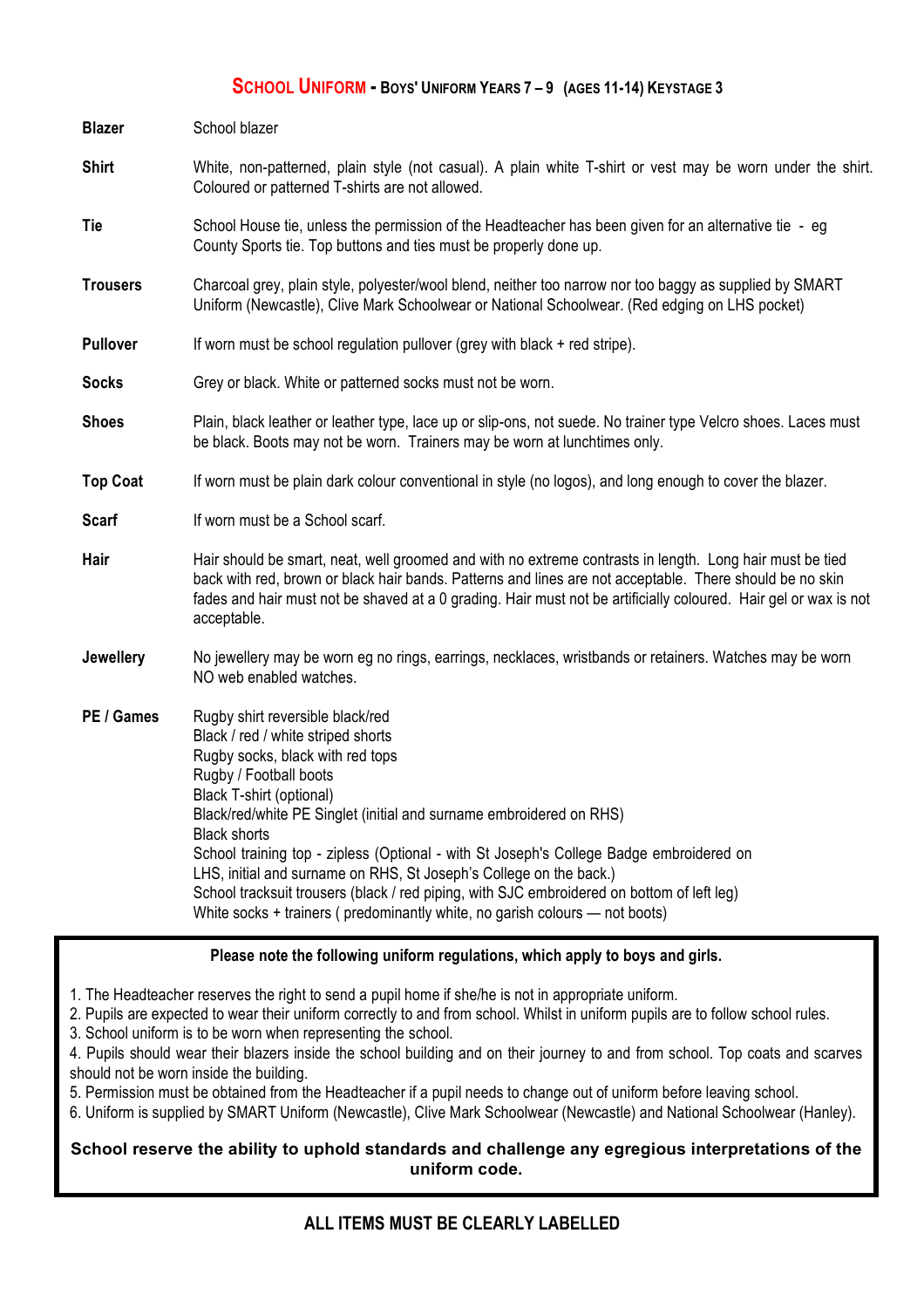#### **SCHOOL UNIFORM - GIRLS' UNIFORM YEARS 10-11 (AGES 14-16) – KEYSTAGE 4**

| <b>Blazer</b>    | School blazer                                                                                                                                                                                                                                                                                                                                                                                                                                                                     |
|------------------|-----------------------------------------------------------------------------------------------------------------------------------------------------------------------------------------------------------------------------------------------------------------------------------------------------------------------------------------------------------------------------------------------------------------------------------------------------------------------------------|
| <b>Blouse</b>    | White, non patterned, plain style (not casual). A plain white T-shirt or vest may be worn under the blouse.<br>Coloured or patterned T-shirts are not allowed. During the Summer term an open neck blouse may be<br>worn.                                                                                                                                                                                                                                                         |
| Tie              | School tie, unless the permission of the Headteacher has been given for an alternative tie - eg County<br>Sports tie. Top buttons and ties must be properly done up.                                                                                                                                                                                                                                                                                                              |
| <b>Skirt</b>     | Grey viscose / polyester as supplied by SMART Uniform (Newcastle), Clive Mark Schoolwear or National<br>Schoolwear. It must come to the bottom of the knee. The skirt should have a front vent.                                                                                                                                                                                                                                                                                   |
| <b>Trousers</b>  | Grey trousers as supplied by one of our 3 uniform stockists. Trousers are identified by a red ribbon on the<br>waist pocket. Girls may also wear the trousers from the boys' uniform.                                                                                                                                                                                                                                                                                             |
| <b>Pullover</b>  | If worn must be school regulation pullover (black with red stripe).                                                                                                                                                                                                                                                                                                                                                                                                               |
| <b>Tights</b>    | Winter - black tights. Summer - flesh or black, none patterned, tights.                                                                                                                                                                                                                                                                                                                                                                                                           |
| <b>Shoes</b>     | Plain, black leather or leather type, lace up or slip-ons, not suede. Heels must not exceed 5cm and<br>should not be narrow. Laces must be black. Trainers may be worn at lunchtimes only.                                                                                                                                                                                                                                                                                        |
| <b>Top Coat</b>  | If worn must be plain dark colour conventional in style (no logos). The coat must be long enough to cover<br>the blazer.                                                                                                                                                                                                                                                                                                                                                          |
| Scarf            | If worn must be a school scarf.                                                                                                                                                                                                                                                                                                                                                                                                                                                   |
| Hair             | Hair should be conventionally cut and well groomed. If it is longer than collar length it must be neatly tied<br>back, away from the face. Hair bands, slides, etc. must be red, black or brown. No fashion accessories are<br>allowed. Hair must not be artificially coloured.                                                                                                                                                                                                   |
| <b>Jewellery</b> | With the exception of one small stud in each lobe, no jewellery may be worn eg no rings, earrings,<br>necklaces, wristbands or retainers. Watches may be worn NO web enabled watches.                                                                                                                                                                                                                                                                                             |
| Make-up          | Make-up or nail varnish must not be worn.                                                                                                                                                                                                                                                                                                                                                                                                                                         |
| Games            | Black / Red Falcon shirt (initial and surname on LHS)<br>Black / Red games' skort (badged LHS)<br>Black shorts (Two-tone stripes)<br>Hockey socks (black with red tops)<br>Trainers (predominantly white, no garish colours - not boots)<br>Black hooded top - (with St Joseph's College Badge embroidered on LHS, initial and surname on<br>RHS, St Joseph's College on the back.)<br>School tracksuit trousers (black / red piping, with SJC embroidered on bottom of left leg) |

# **Please note the following uniform regulations, which apply to boys and girls.**

1. The Headteacher reserves the right to send a pupil home if she/he is not in appropriate uniform.

2. Pupils are expected to wear their uniform correctly to and from school. Whilst in uniform pupils are to follow school rules.

3. School uniform is to be worn when representing the school.

4. Pupils should wear their blazers inside the school building and on their journey to and from school. Top coats and scarves should not be worn inside the building.

5. Permission must be obtained from the Headteacher if a pupil needs to change out of uniform before leaving school.

**ALL ITEMS MUST BE CLEARLY LABELLED** 6. Uniform is supplied by SMART Uniform (Newcastle), Clive Mark Schoolwear (Newcastle) and National Schoolwear (Hanley).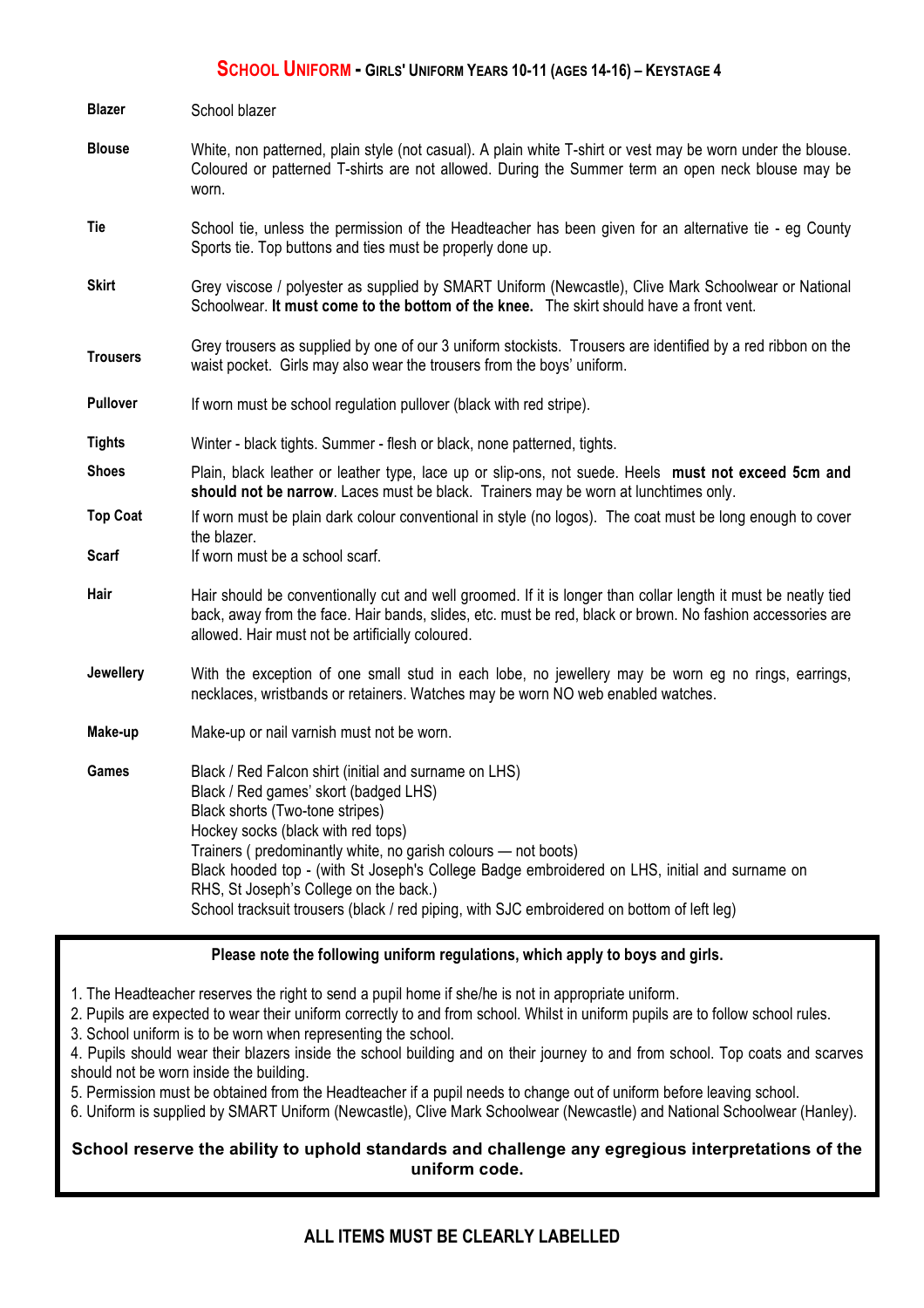#### **SCHOOL UNIFORM - BOYS' UNIFORM YEARS 10-11 (AGES 14-16) KEYSTAGE 4**

| <b>Blazer</b>    | School blazer                                                                                                                                                                                                                                                                                                                                                                                                                                                                                                                                                                                              |
|------------------|------------------------------------------------------------------------------------------------------------------------------------------------------------------------------------------------------------------------------------------------------------------------------------------------------------------------------------------------------------------------------------------------------------------------------------------------------------------------------------------------------------------------------------------------------------------------------------------------------------|
| <b>Shirt</b>     | White, non-patterned, plain style (not casual). A plain white T-shirt or vest may be worn under the shirt.<br>Coloured or patterned T-shirts are not allowed.                                                                                                                                                                                                                                                                                                                                                                                                                                              |
| Tie              | School tie, unless the permission of the Headteacher has been given for an alternative tie - eg County<br>Sports tie. Top buttons and ties must be properly done up.                                                                                                                                                                                                                                                                                                                                                                                                                                       |
| <b>Trousers</b>  | Charcoal grey, plain style, polyester/wool blend, neither too narrow nor too baggy as supplied by SMART<br>Uniform (Newcastle), Clive Mark Schoolwear or National Schoolwear. (Red edging on LHS pocket)                                                                                                                                                                                                                                                                                                                                                                                                   |
| <b>Pullover</b>  | If worn must be school regulation pullover (black with red stripe).                                                                                                                                                                                                                                                                                                                                                                                                                                                                                                                                        |
| <b>Socks</b>     | Grey or black. White or patterned socks must not be worn.                                                                                                                                                                                                                                                                                                                                                                                                                                                                                                                                                  |
| <b>Shoes</b>     | Plain, black leather or leather type, lace up or slip-ons, not suede. No trainer type Velcro shoes. Laces<br>must be black. Boots may not be worn. Trainers may be worn at lunchtimes only.                                                                                                                                                                                                                                                                                                                                                                                                                |
| <b>Top Coat</b>  | If worn must be plain dark colour conventional in style (no logos), and long enough to cover the blazer.                                                                                                                                                                                                                                                                                                                                                                                                                                                                                                   |
| <b>Scarf</b>     | If worn must be a School scarf.                                                                                                                                                                                                                                                                                                                                                                                                                                                                                                                                                                            |
| Hair             | Hair should be smart, neat, well groomed and with no extreme contrasts in length. Long hair must be tied<br>back with red, brown or black hair bands. Patterns and lines are not acceptable. There should be no skin<br>fades and hair must not be shaved at a 0 grading. Hair must not be artificially coloured. Hair gel or wax is<br>not acceptable.                                                                                                                                                                                                                                                    |
| <b>Jewellery</b> | No jewellery may be worn eg no rings, earrings, necklaces, wristbands or retainers. Watches may be worn<br>NO web enabled watches.                                                                                                                                                                                                                                                                                                                                                                                                                                                                         |
| <b>Games Kit</b> | Rugby shirt reversible black/red<br>Black / red / white striped shorts<br>Rugby socks, black with red tops<br>Rugby / Football boots<br>Black T-shirt (optional)<br>Black/red/white PE Singlet (initial and surname embroidered on RHS)<br><b>Black shorts</b><br>School training top-zipless (Optional - with St Joseph's College Badge embroidered on LHS, initial and<br>surname on RHS, St Joseph's College on the back.)<br>School tracksuit trousers (black / red piping, with SJC embroidered on bottom of left leg)<br>White socks + trainers (predominantly white, no garish colours - not boots) |

# Please note the following uniform regulations, which apply to boys and girls.

1. The Headteacher reserves the right to send a pupil home if she/he is not in appropriate uniform.

2. Pupils are expected to wear their uniform correctly to and from school. Whilst in uniform pupils are to follow school rules.

3. School uniform is to be worn when representing the school.

4. Pupils should wear their blazers inside the school building and on their journey to and from school. Top coats and scarves should not be worn inside the building.

5. Permission must be obtained from the Headteacher if a pupil needs to change out of uniform before leaving school.

6. Uniform is supplied by SMART Uniform (Newcastle), Clive Mark Schoolwear (Newcastle) and National Schoolwear (Hanley).